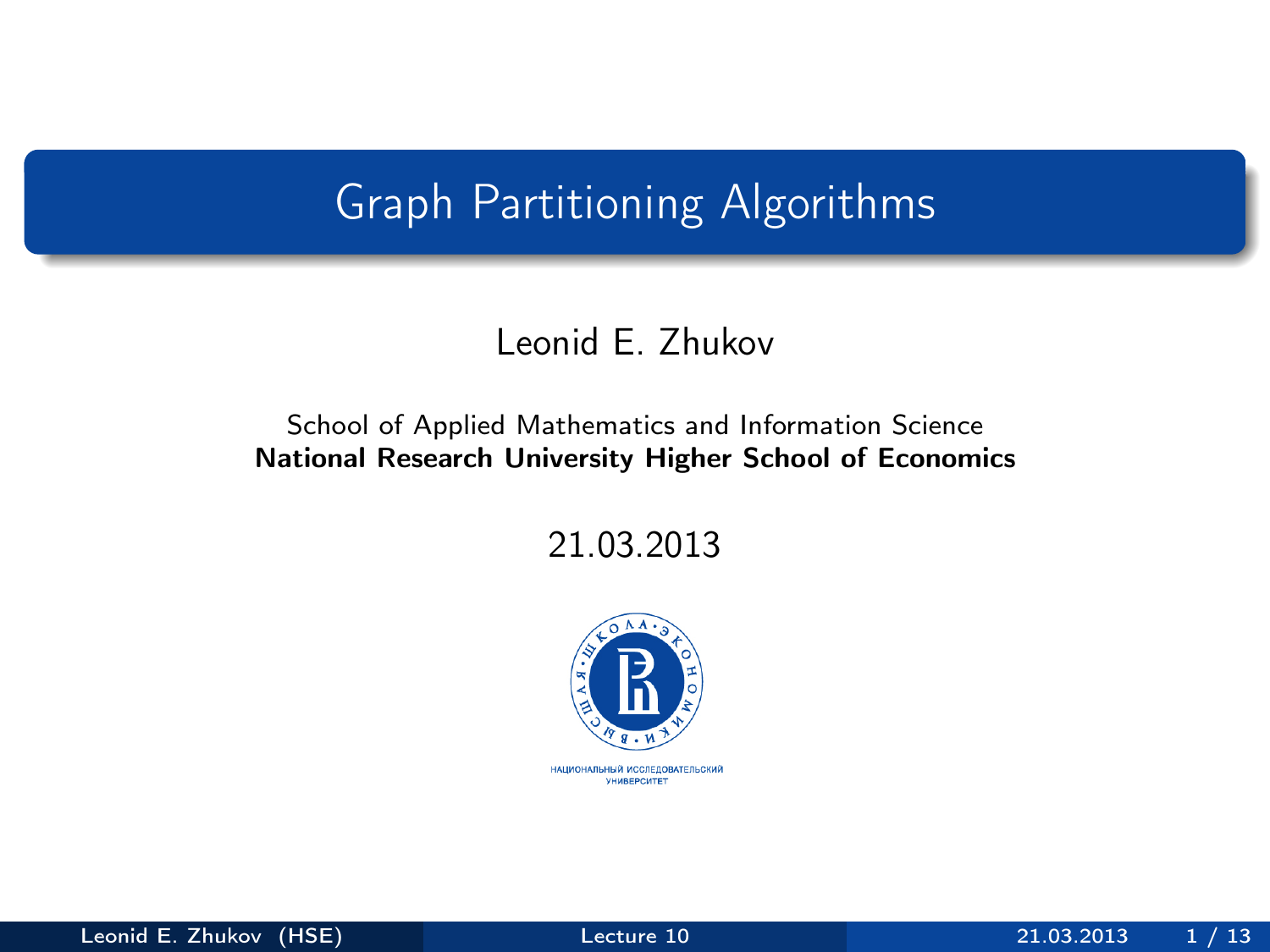## Minimum Cut

- Graph cut partition vertices in two disjoint subsets.
- Cut-set of the cut is a set of edges with endpoints in defferent partitions.
- Cut size the number of edges in cut-set
- Min cut is the smallest possible cut in the graph

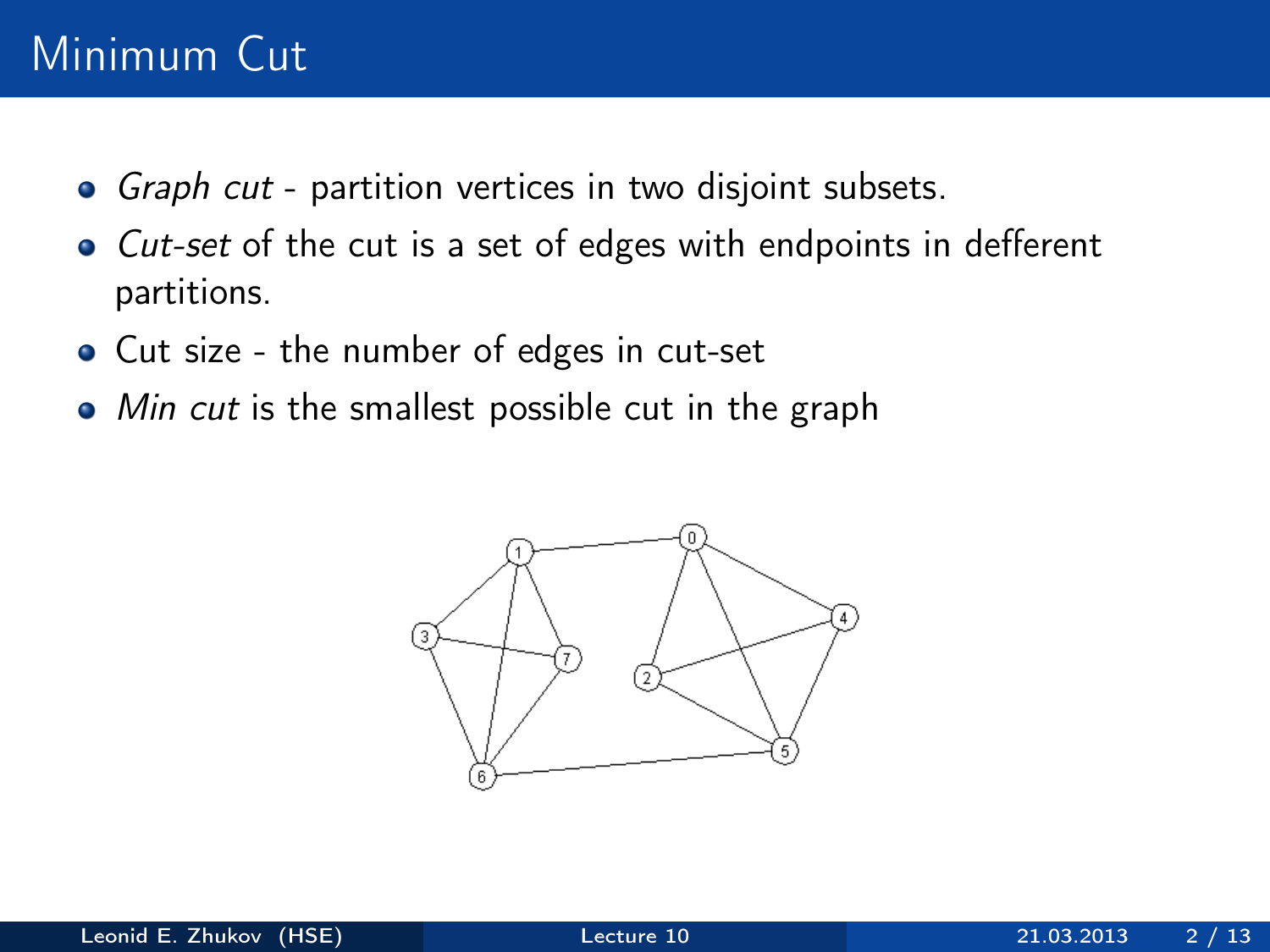Vertex contraction: replace conected  $(v_1, v_2) \rightarrow v$ , edges  $E_v = E_{v_1} \cup E_{v_2}$ 



David Karger, 1993

Algorithm: Randomized Min-Cut

**Input:** Graph  $G(V, E)$ 

Output: Graph min cut-set

repeat

```
pick a random edge e in G;
```
contract its endpoints,  $G' \leftarrow G \setminus e$ ;

until two vertices remain ;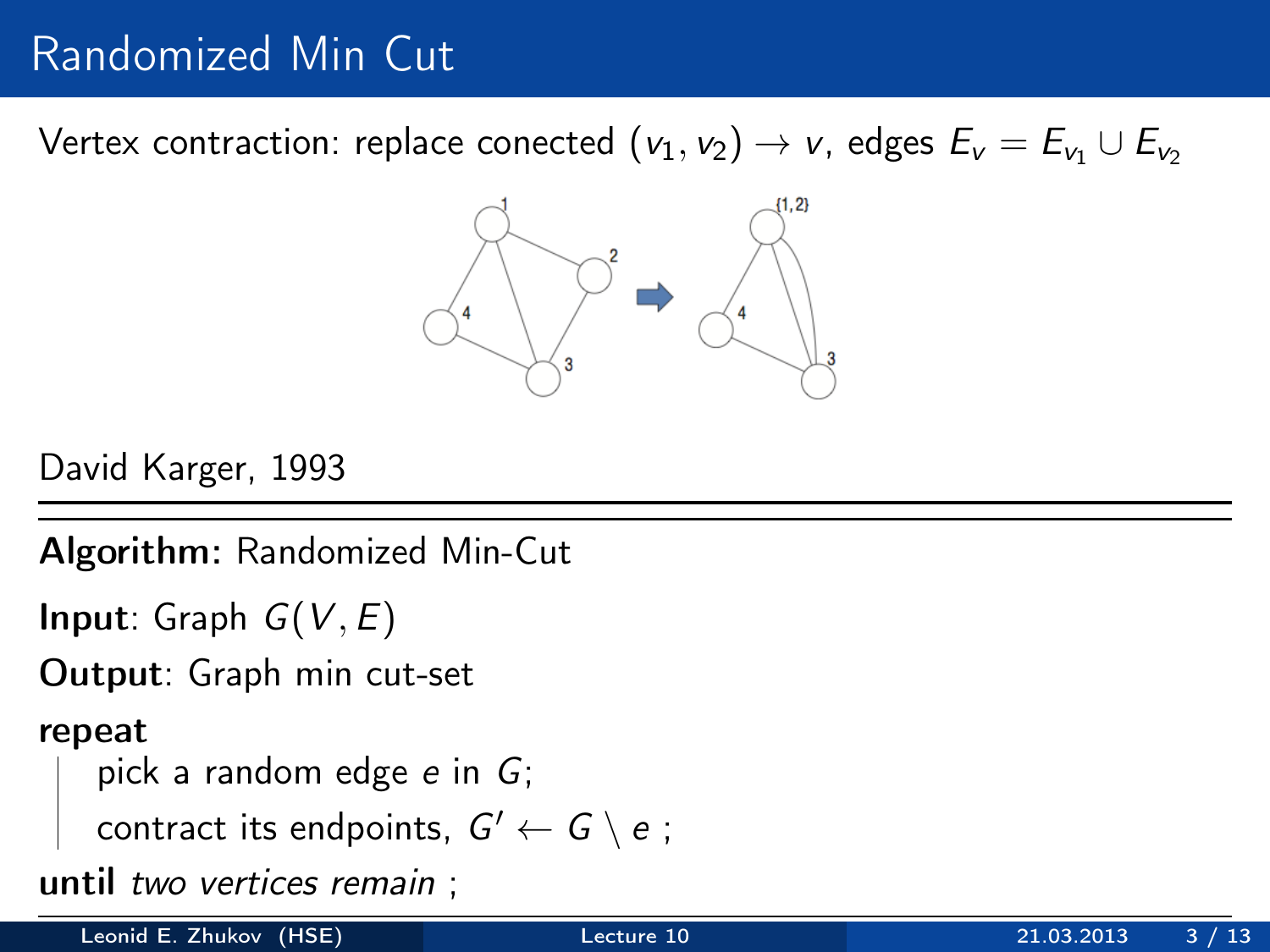- For any cut in  $G'$  there is a cut in  $G$  with the same size (converse not true)
- Collapsing an edge can not decrease minimum cut size, min  $cut(G) \leq$  min  $cut(G')$

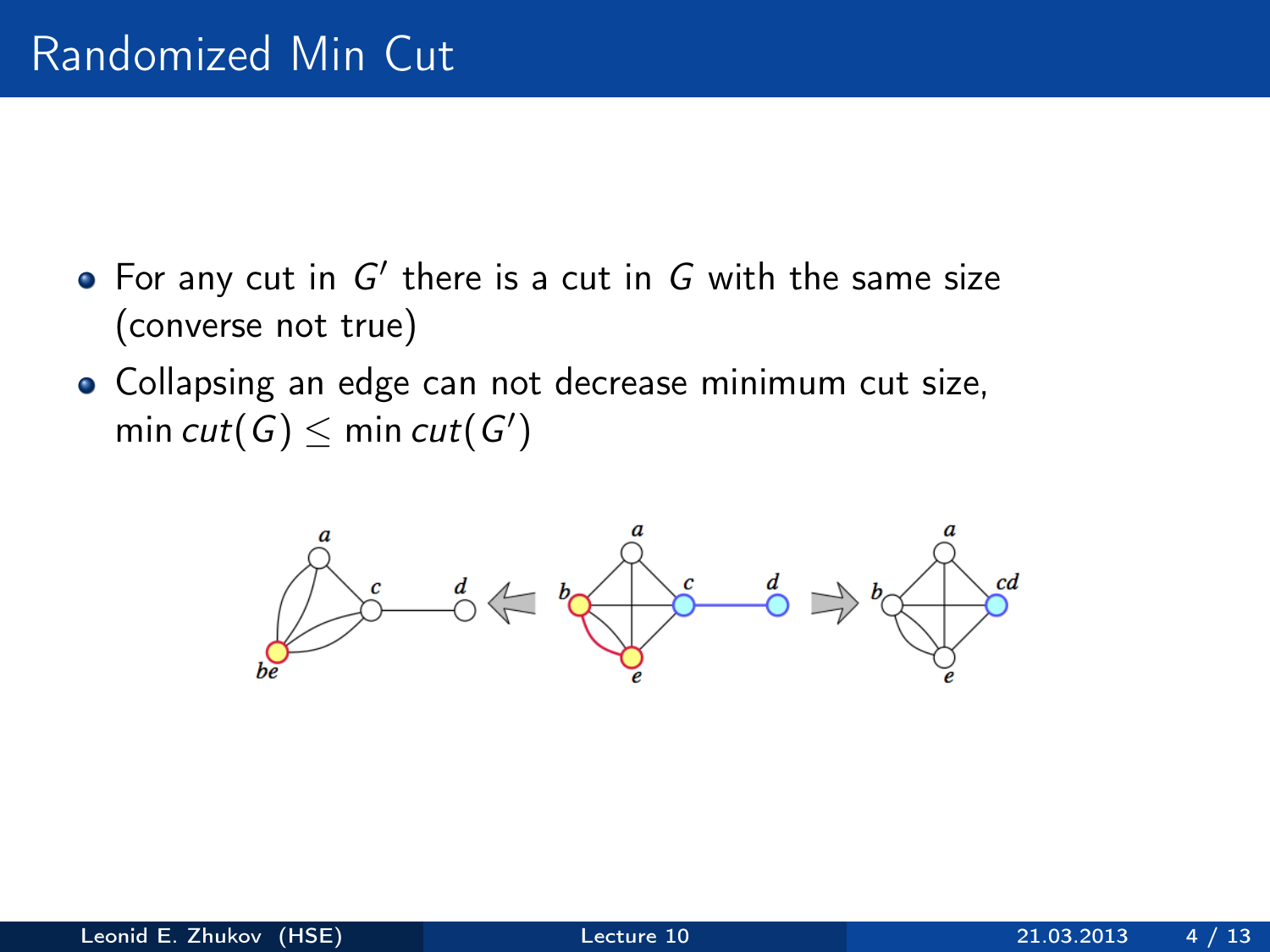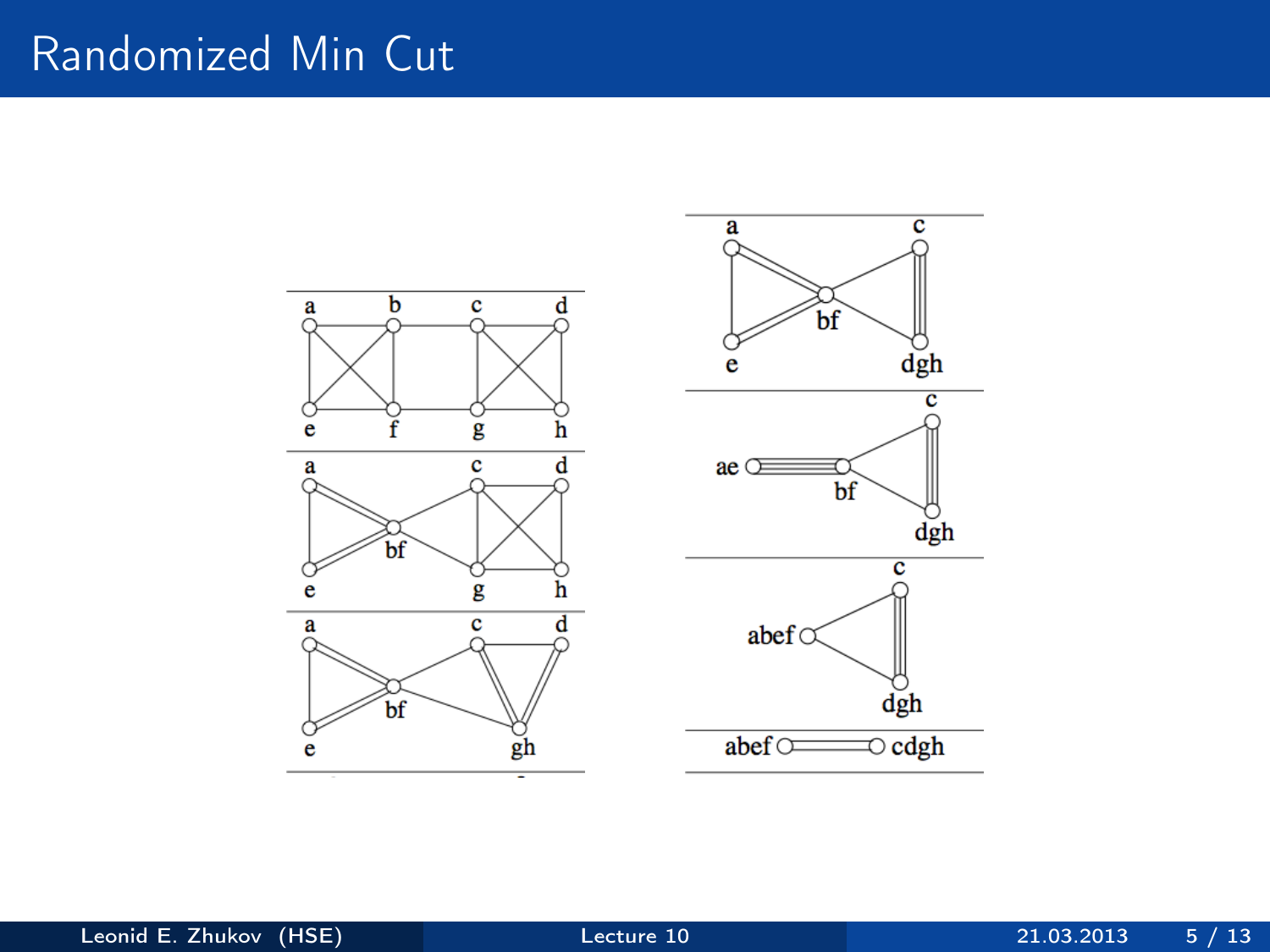Graph  $G(m, n)$ , m-edges, n-nodes Let min(*cut*) = k, then every node degree  $k_i \geq k$ , edges in graph  $m \geq \frac{nk}{2}$ 2 Probability randomly select an edge from the min cut  $\frac{k}{m}$ Let  $E_i$  event that on *i*-th step selected edge is *not* in min cut.

$$
P(E_1) \geq 1 - \frac{k}{m} \geq 1 - \frac{2}{n} = \frac{n-2}{n}
$$

$$
P(E_2|E_1) \geq 1 - \frac{2}{n-1} = \frac{n-3}{n-1}
$$

$$
P(E_i|E_1 \cup E_2 \cup ... E_{i-1}) \geq 1 - \frac{2}{n-i+1} = \frac{n-i-1}{n-i+1}
$$

$$
P(E_1 \cup ... E_{n-2}) = P(E_1)P(E_2|E_1)....P(E_{n-2}|E_1 \cup E_2 \cup ... E_{n-3}) \ge
$$
  
 
$$
\ge \frac{n-2}{n} \cdot \frac{n-3}{n-1} \cdot \frac{n-4}{n-2} \cdot \frac{n-5}{n-3} \cdot \frac{2}{4} = \prod_{i=1}^{n-2} \frac{n-i-1}{n-i+1} = \frac{2}{n(n-1)}
$$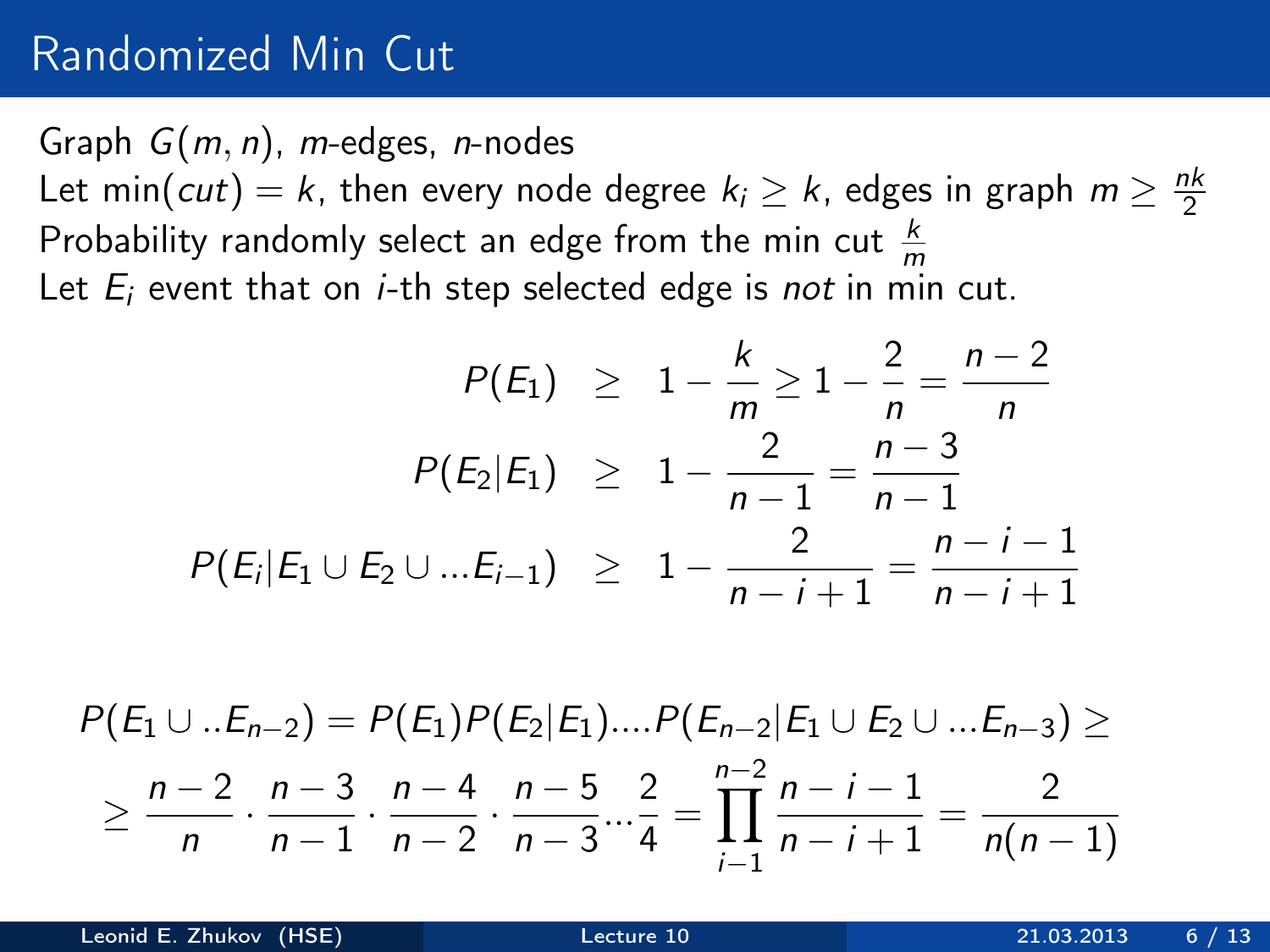Probability of success - all selected edges are not in min cut (what's left is min cut)

$$
P(success) \geq \frac{2}{n(n-1)}
$$

Probability of *not* finding min cut after  $N \sim n^2/2$  independent runs:

$$
P(\text{error}) \le \left(1 - \frac{2}{n(n-1)}\right)^{n^2/2} \sim \frac{1}{e} = 0.37
$$

With  $N = c \frac{n(n-1)}{2}$  $\frac{1}{2}$ log *n* independent runs

$$
P(\text{error}) \leq \frac{1}{n^c}
$$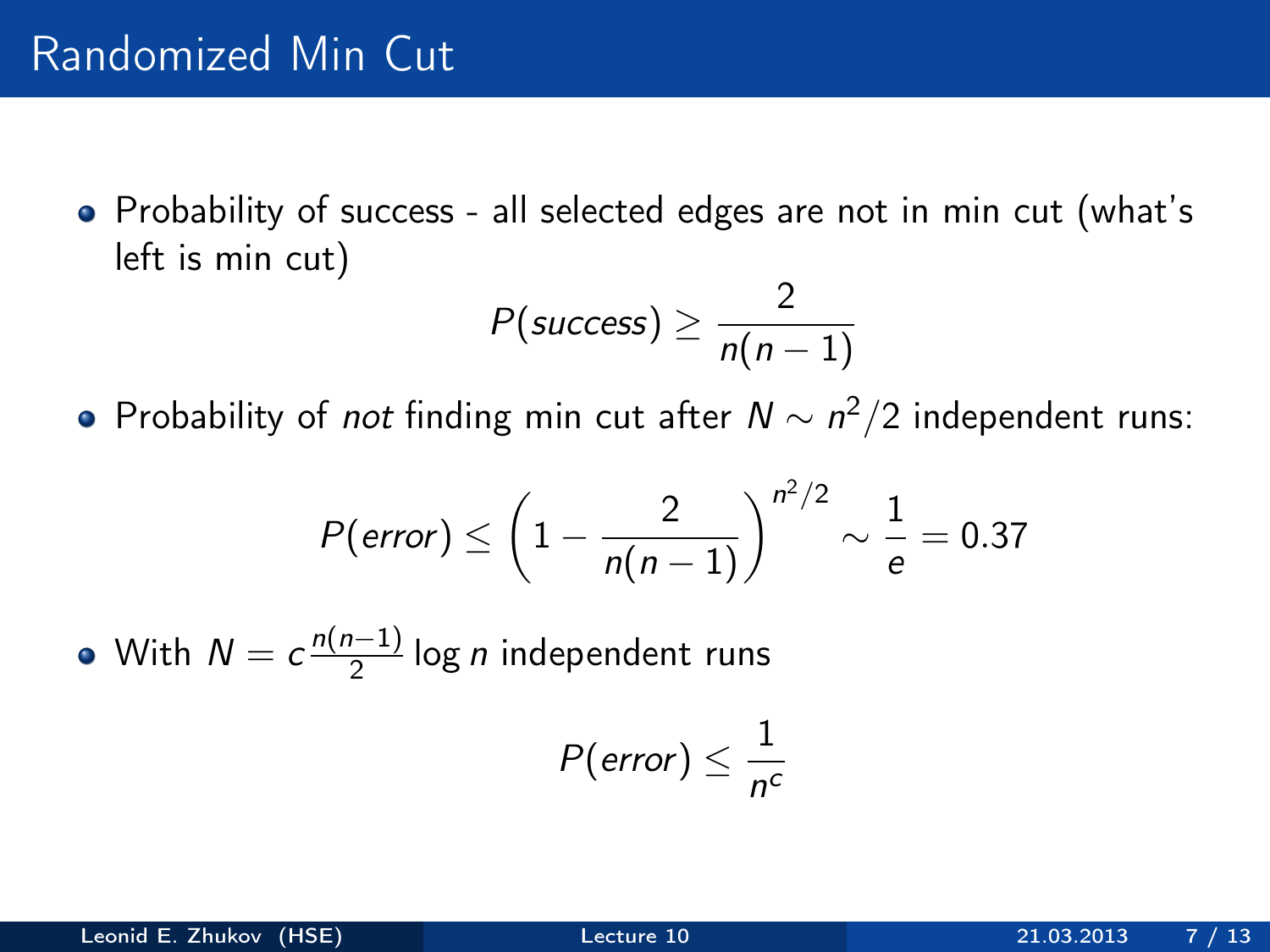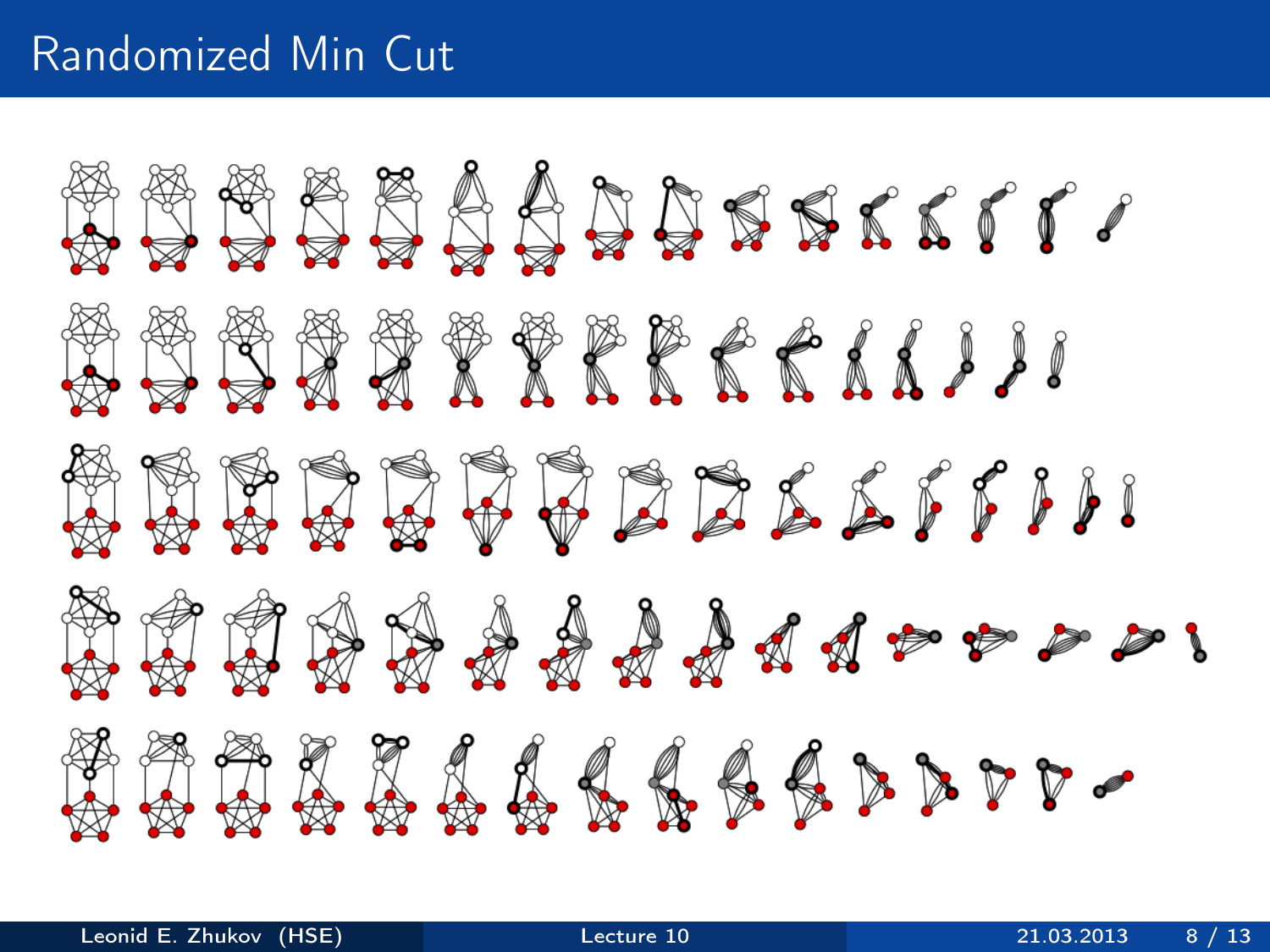- Matching independent edge set, i.e set of edges without common veritces
- Maximal matching if one more edge added, it is no longer a matching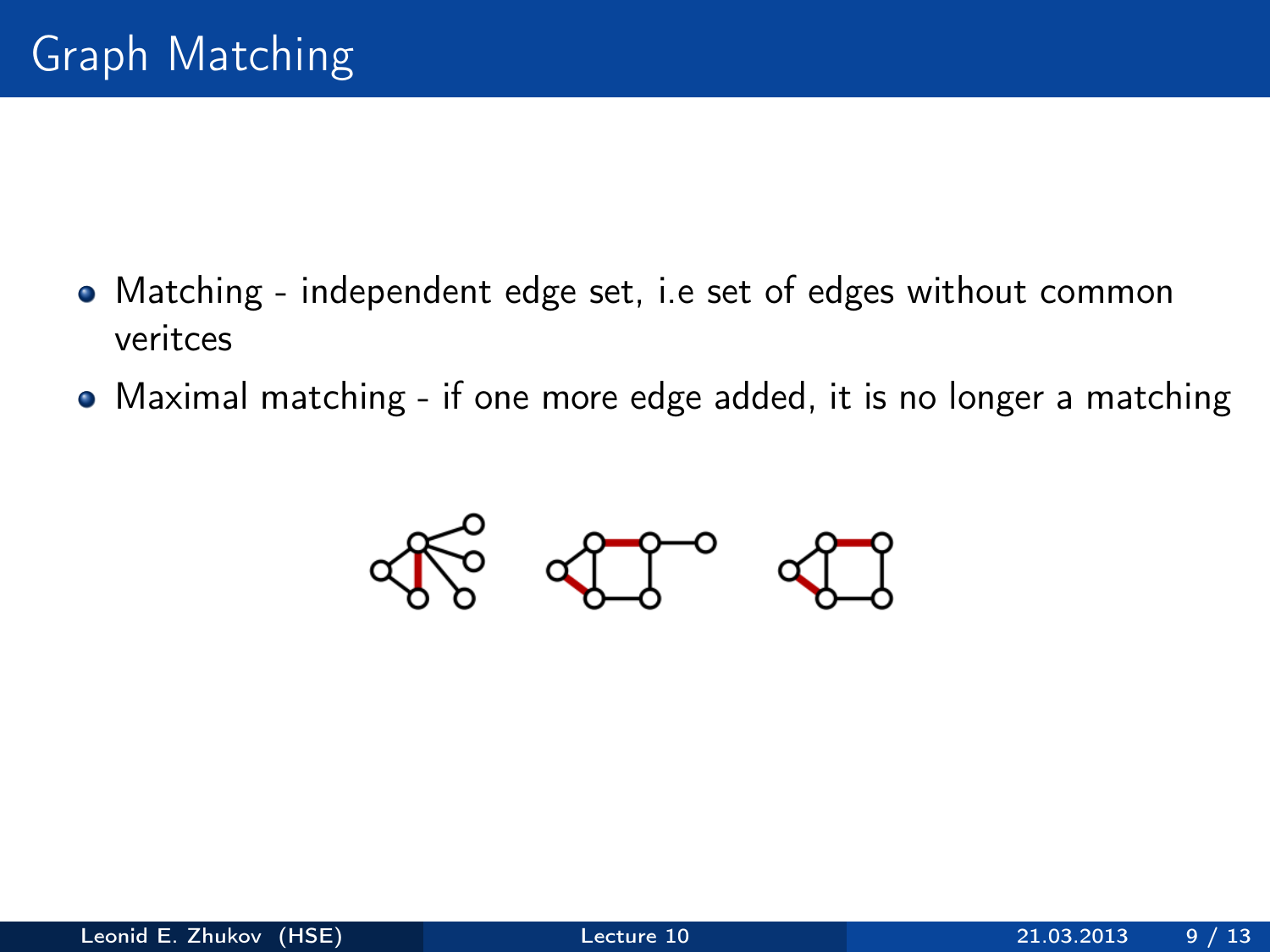- random matching, heavy-edge matching, light-edge matching
- multinode/hypergraph
- heavy clique matching (max density)

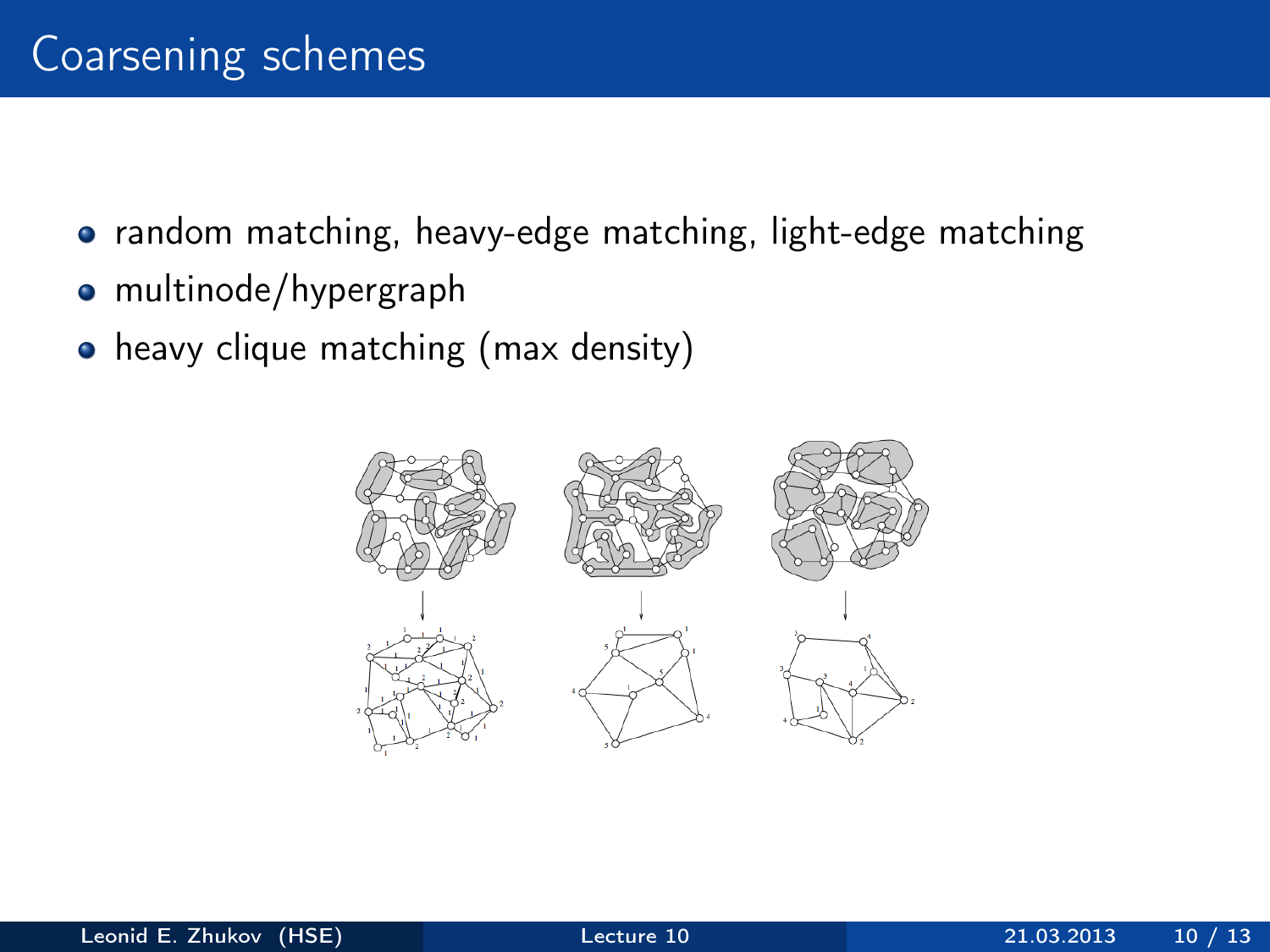## Multilevel Graph Partitioning

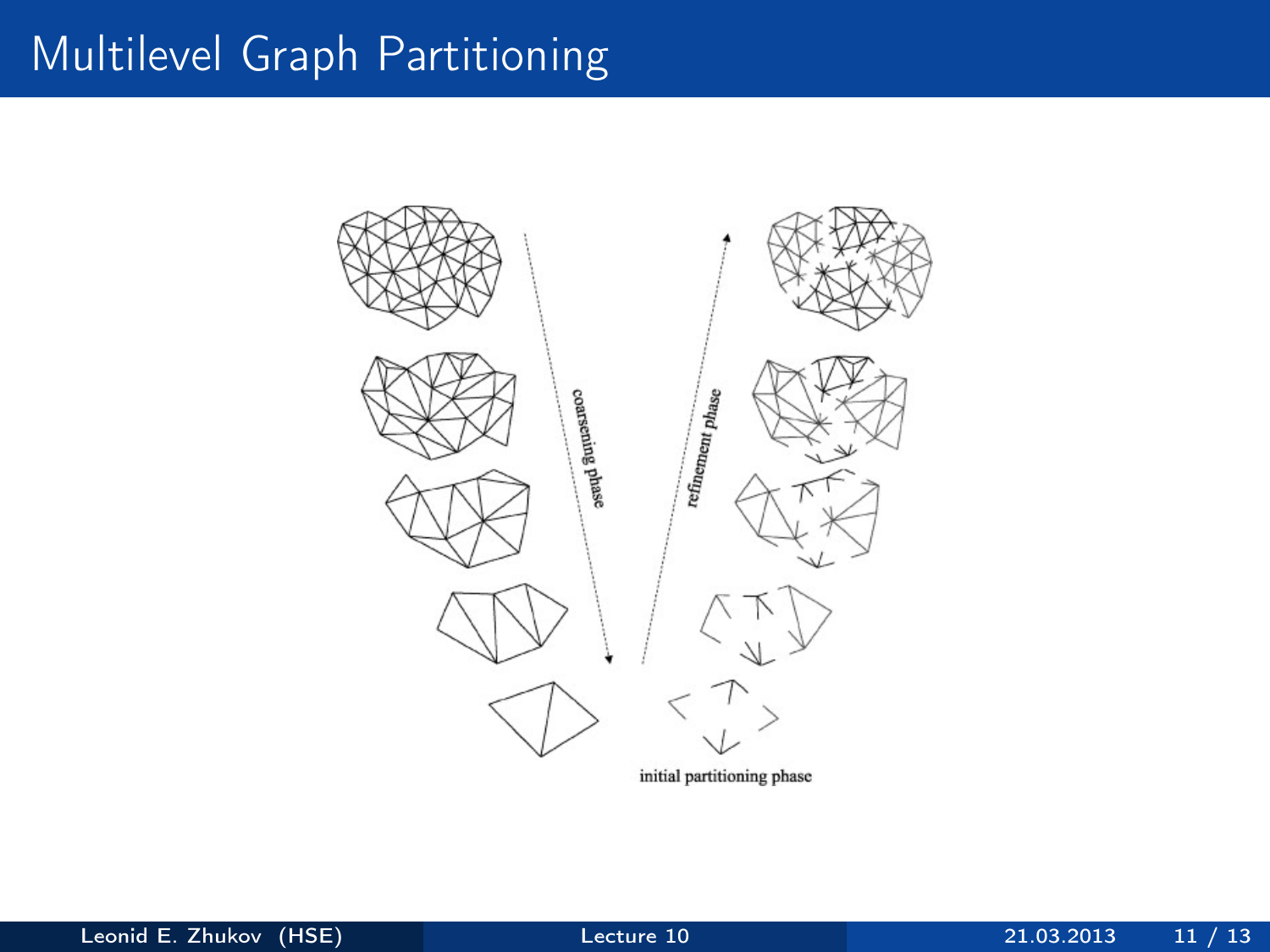George Karypis, 1998

Algorithm: Multilevel graph partitioning

**Input:** Graph  $G(V, E)$ 

Output: Graph partition

- 1. Coarsening:  $G_0 \rightarrow G_1 \rightarrow G_2 ... \rightarrow G_m$ , such that  $|V_0| > |V_1| > |V_2| > ... > |V_m|$ 2. Partition:  $P_m$ 3. Uncoarsening:  $P_m \to P_{m-1} \to P_{m-2} \dots \to P_0$ 
	- **•** coarsening is done by randomized maximal matching
	- partition on coarse graph can be done by greedy or advanced algorithms